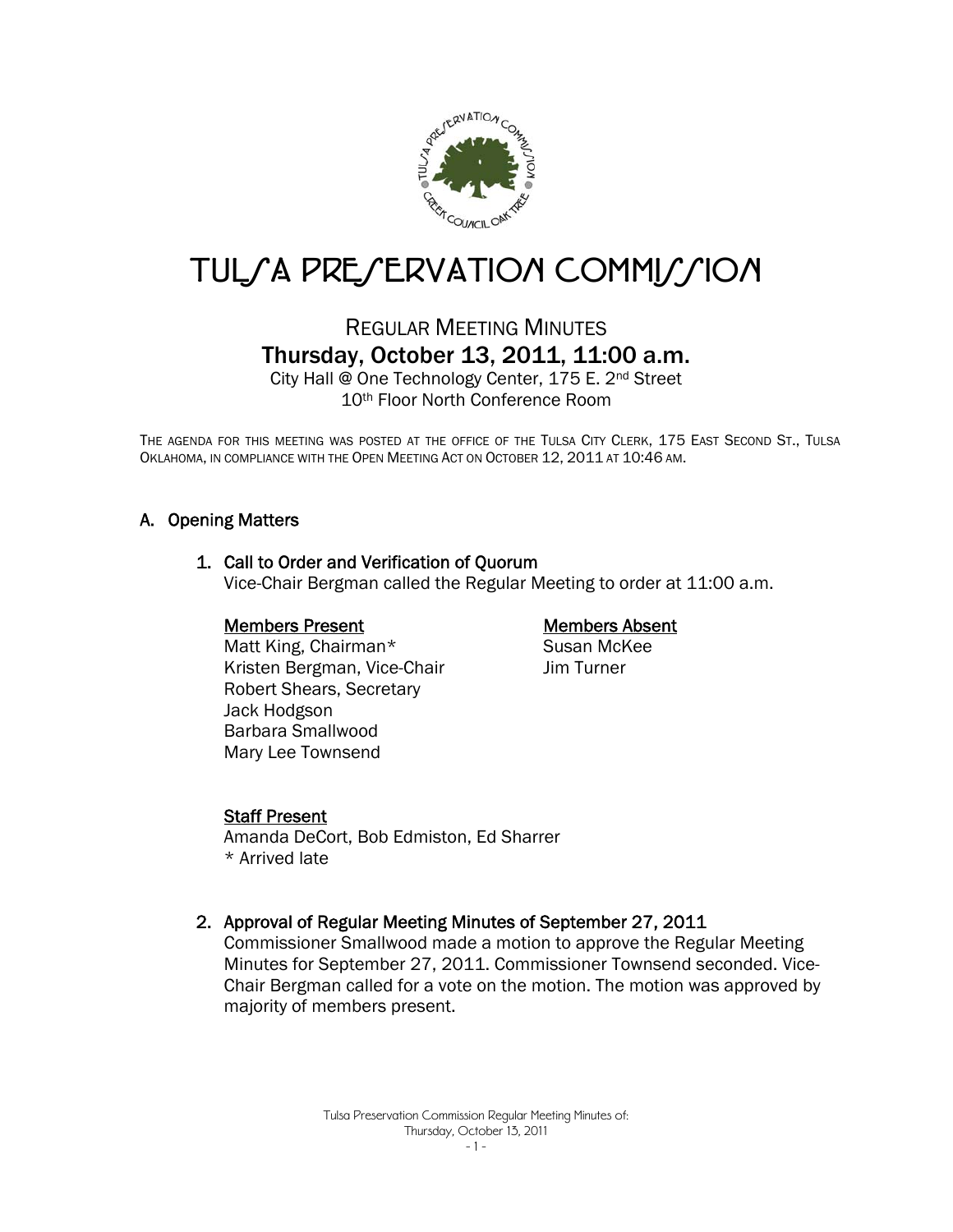### In Favor

Opposed None

Abstaining 1. Hodgson Not Present 1. King

- 1. Bergman 2. Shears
- 3. Smallwood
- 4. Townsend

### 3. Disclosure of Conflicts of Interest

No one reported a conflict of interest with the proposals on the agenda.

### B. Actionable Items

1. COA-11-040 / 1336 E. 19<sup>th</sup> Street (Swan Lake)

Applicant: Kimberly Minton *COA Subcommittee Review Date: None*  Request: Replace existing side door on east elevation with new Craftsmanstyle door.

Mr. Sharrer presented Ms. Minton's Certificate of Appropriateness application to the Commission and read the applicable guidelines for this district. Ms. Minton was unable to attend the meeting.

Commissioner Townsend made a motion to approve the application with no conditions. Commissioner Smallwood seconded the motion. Vice-Chair Bergman asked for a vote on the motion.

### Vote: 1336 E. 19th Street

| In Favor     | Opposed | Abstaining | <b>Not Present</b> |
|--------------|---------|------------|--------------------|
| 1. Bergman   | None    | None       | 1. King            |
| 2. Hodgson   |         |            |                    |
| 3. Shears    |         |            |                    |
| 4. Smallwood |         |            |                    |
| 5. Townsend  |         |            |                    |

The motion was Approved Unanimously by members present and voting. Swan Lake Guidelines cited: A.1.0.1, A.1.2.1, A.1.2.3

2. COA-11-041 /  $1141$  N. Chevenne Avenue (Brady Heights) Applicant: Giles Gregory *COA Subcommittee Review Date: None*  Request: Replace existing front door, not original to house, with salvaged 1898 1-light wood door.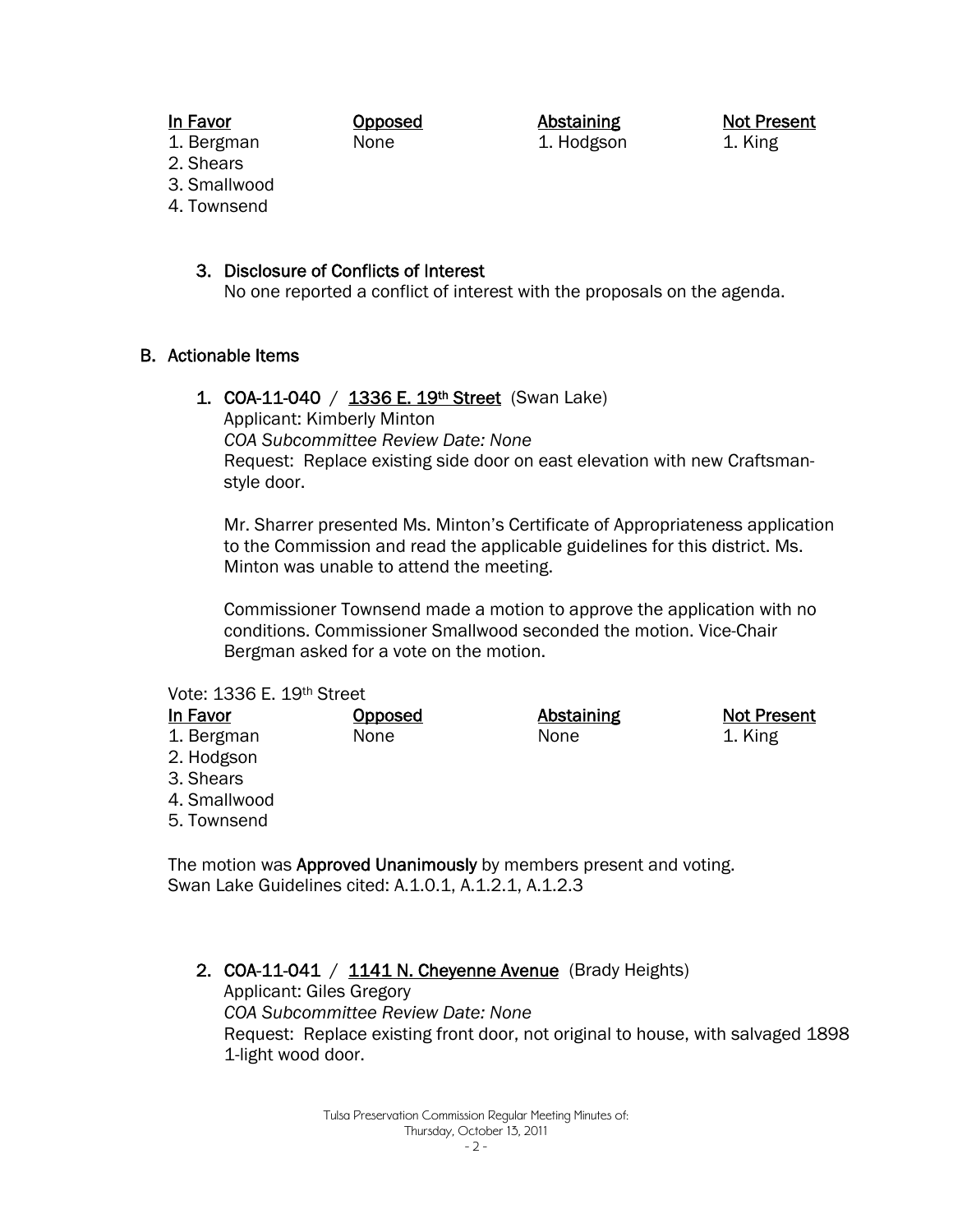Mr. Sharrer presented Mr. Gregory's Certificate of Appropriateness application to the Commission and read the applicable guidelines for this district. Mr. Gregory was unable to attend the meeting.

Commissioner Townsend made a motion to approve the application with no conditions. Commissioner Smallwood seconded the motion. Vice-Chair Bergman asked for a vote on the motion.

### Vote: 1141 N. Cheyenne Avenue

| in Favor |
|----------|
|----------|

1. Bergman

**Abstaining** None

Not Present 1. King

- 2. Hodgson 3. Shears
- 4. Smallwood
- 5. Townsend

The motion was **Approved Unanimously** by members present and voting. Brady Heights Guidelines cited: Windows and Doors, Second Preference

3. COA-11-039 /  $225 E. 20<sup>th</sup> Street$  (North Maple Ridge)

**Opposed** None

Applicant: Jules Merenda *COA Subcommittee Review Date: September 20, 2011 Work started prior to COA application*

Request: Extend front porch to the east to connect with side porch, flooring and railing to match existing.

Mr. Sharrer presented Ms. Merenda's Certificate of Appropriateness application to the Commission and read the applicable guidelines for this district. Ms. Merenda was unable to attend the meeting.

Commissioner Shears read the COA Subcommittee Report. The Subcommittee found the application to be complete and recommended denial. Commissioner Shears made a motion to deny the application. Commissioner Townsend seconded the motion. Chairman King asked for a vote on the motion.

### Vote: 225 E. 20th Street

#### In Favor 1. Bergman 2. Hodgson 3. King 4. Shears 5. Smallwood 6. Townsend Opposed None Abstaining None Not Present None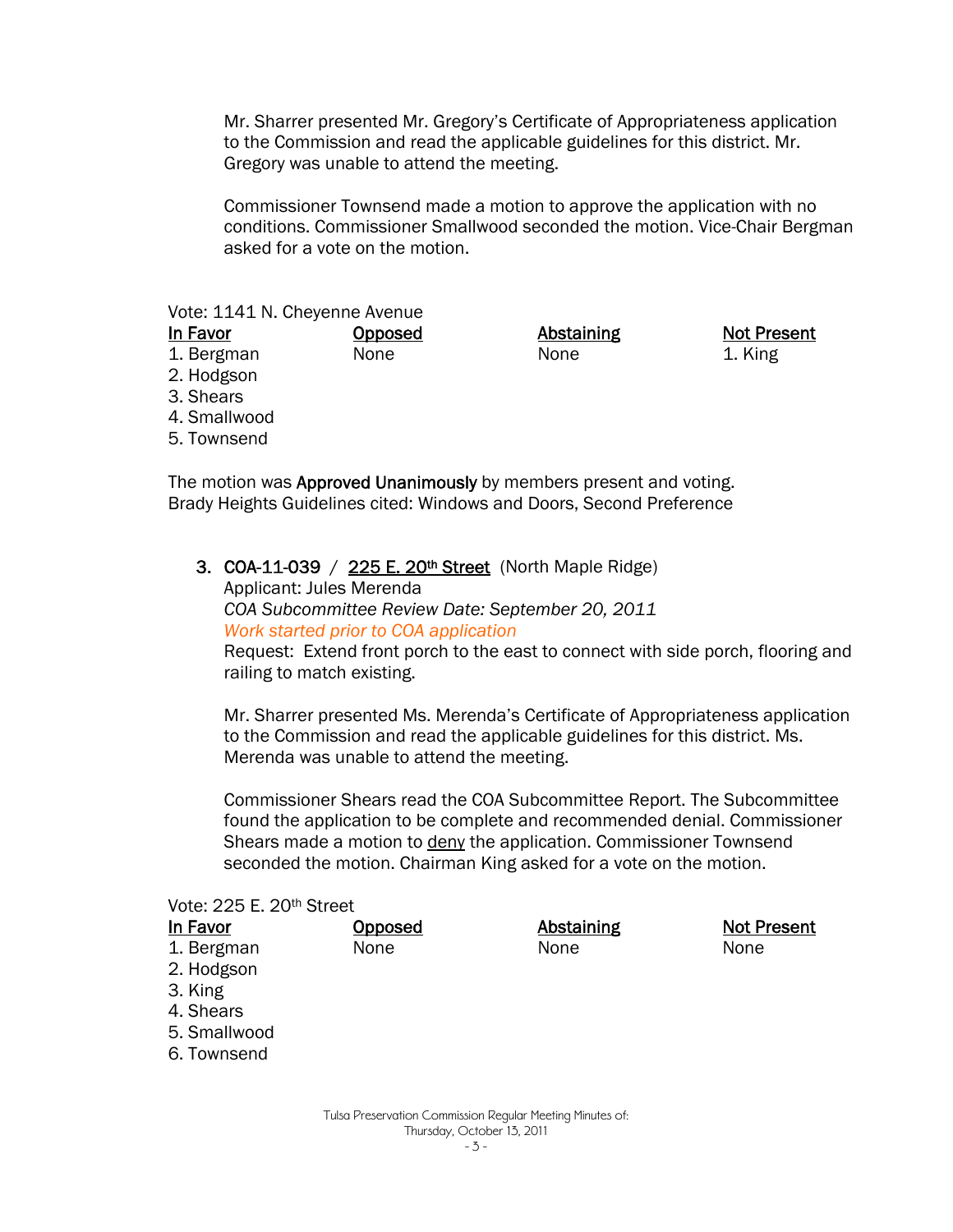The motion to Deny was Approved Unanimously by members present and voting. North Maple Ridge Guidelines cited: B1.0.1 - B1.0.3, B1.2.1, B1.2.2

### 4. COA-11-042 / 1716 S. Quincy Avenue (Swan Lake)

Applicant: Dan & Allison Jacobs *COA Subcommittee Review Date: None*  Request: Replace existing wood windows with new vinyl windows, exterior muntins to match existing patterns.

Mr. Sharrer presented the Jacobs' Certificate of Appropriateness application to the Commission and read the applicable guidelines for this district. The Jacobs were unable to attend the meeting.

Commissioner Townsend made a motion to approve the application with no conditions. Commissioner Bergman seconded the motion. Chairman King asked for a vote on the motion.

### Vote: 1716 S. Quincy Avenue

| In Favor     | <b>Opposed</b> | Abstaining | <b>Not Present</b> |
|--------------|----------------|------------|--------------------|
| 1. Bergman   | None           | None       | None               |
| 2. Hodgson   |                |            |                    |
| 3. King      |                |            |                    |
| 4. Shears    |                |            |                    |
| 5. Smallwood |                |            |                    |

6. Townsend

The motion was Approved Unanimously by members present and voting. Swan Lake Guidelines cited: A1.2.1, A1.2.3, A1.2.4

### 5. Discussion and Possible Action on a Façade Easement for the Ambassador Hotel (Staff)

Ms. DeCort made a presentation to the Commission regarding Coury Properties' request to donate a façade easement on the Ambassador Hotel to the City of Tulsa. After discussion, Commissioner Townsend made a motion to accept the façade easement. Commissioner Smallwood seconded the motion. Chairman King asked for a vote on the motion.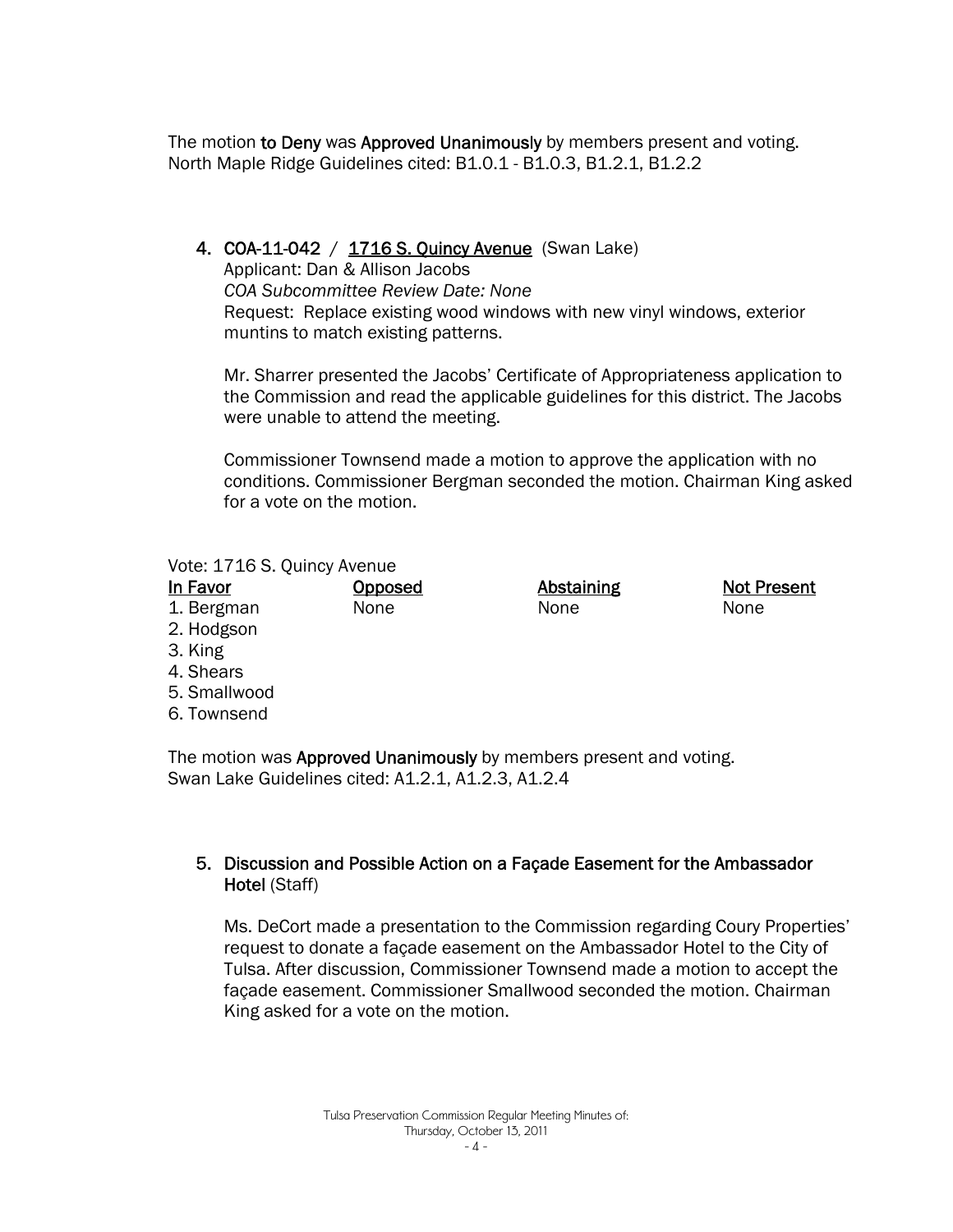Vote: Façade Easement for Ambassador Hotel

| In Favor   | Opposed     | Abstaining | <b>Not Present</b> |
|------------|-------------|------------|--------------------|
| 1. Bergman | <b>None</b> | None       | None               |
| 2. Hodgson |             |            |                    |

- 3. King
- 4. Shears
- 5. Smallwood
- 6. Townsend

The motion was Approved Unanimously by members present and voting.

### C. Reports

### 1. Staff Report

Ms. DeCort reported the Task Force for the Study of State Tax Credits and Economic Incentives met yesterday in Oklahoma City. Among the topics of discussion was the state's certified rehabilitation tax credit. Ms. DeCort is working with Preservation Oklahoma, the Tulsa Metro Chamber and others to keep the tax credit program intact.

Ms. DeCort reported that the State Historic Preservation Review Committee will review the Blue Dome and Sophian Plaza National Register Nominations on Thursday, October 20th.

She also reported that the American Planning Association designated Swan Lake as one of this year's Top 10 Great Neighborhoods nationwide at a press conference on October 4th.

### 2. Chair Report

Chairman King reported that Commissioner Pollard was not reappointed to the Commission in order to reduce the number of commissioners to nine as specified in the Historic Preservation Ordinance.

### 3. Committee Reports

a. Rules & Regulations

No report.

### b. Outreach

Commissioner Bergman reported that the committee would not meet on Thursday, October 20th as previously scheduled.